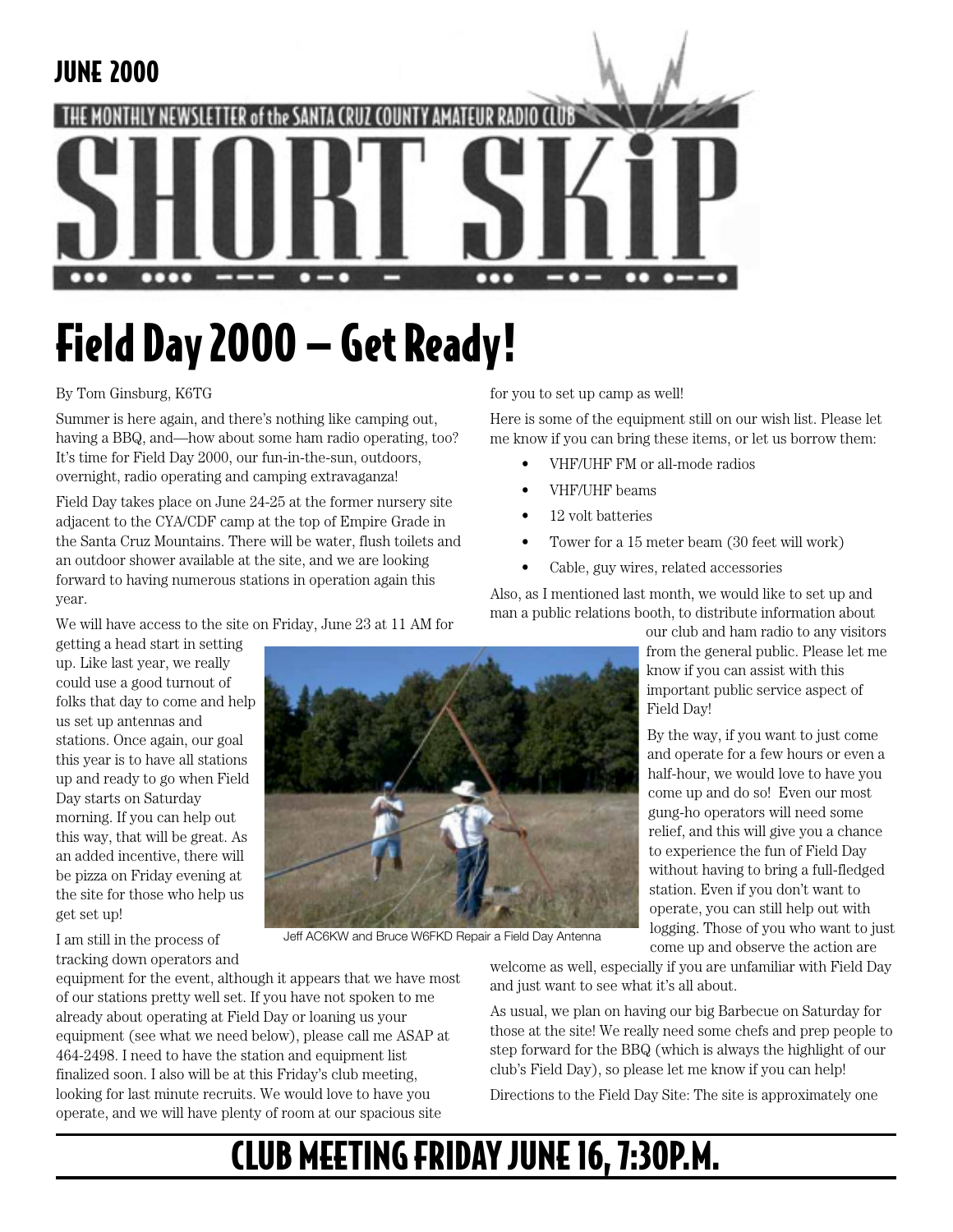

Published 12 times per year. Free to members. Santa Cruz County Amateur Radio Club, Inc.

> Post Office Box 238 Santa Cruz, CA 95061-0238

> > Editor and Publisher Ron Baldwin, K6EXT (408) 427-0565 K6EXT@fireclay.com

Columnist Art Lee, WF6P Production and Distribution Dave Harbaugh, W6TUW

## Field Day Cont.

mile past the Crest X-mas Tree Ranch but on the left side of the road. Look for the "K6BJ Field Day" sign at the entrance of the property (DO NOT enter the CDF/CYA camp, please).

The accent on SCCARC's Field Day operations continues to be on having fun, and to educate newcomers and the public about ham radio. Once again, we hope to build upon that tradition, and score more points than ever before!

So—lets make this the best Field Day our club has had yet! I hope to see you there!



The Santa Cruz County Office of Emergency Services furnishes three repeaters to ARES. The repeaters are operated by ARES. All repeaters require a PL of 94.8. The frequencies and locations are as follows:

#### **KD6FXQ 147.015+ Watsonvile N6IYA 146.745- Bonny Doon N6ZOC 146.835- Summit**

**Watsonville ARES** Net meets each Thursday night 8:30PM on the K6BJ and KI6EH (linked) Repeaters at 146.79- / 147.945- Mhz.

The **Santa Cruz ARES** meets the second Tuesday each month at the Santa Cruz Red Cross on Soquel Avenue at 7:30PM. Net meets each Monday at 8:30PM on 146.836 - Pl 94.8

# PREZ SEZ

Jeff, AC6KW, and I participated in this year's QRP To The Field contest on Saturday, April 29. We set up our stations on the cliff at New Brighton State Beach, thereby qualifying as an "OC" (ocean) station, as this year's theme was to operate on or nearby water. Ron, W6WO, dropped by and operated for awhile and helped me with station break down. Also Michael Doern, KF6UXB, stopped by and did a great job of acting as our Public Information Officer, describing what we were up to interested visitors who happened by. Propagation was good and we made contacts from coast to coast and everywhere in between using my 20 meter dipole up about 40 feet, and Jeff's multiband "Trombone" antenna on a post next to our picnic table. The weather was beautiful and a great time was had by all.

Field Day this year will be held once again at the CDF site at the top of Empire Grade. Thank you Cap, KE6AFE, for once again procuring the CDF site for us.

Due consideration was given to the Watsonville Airport as an alternative site, and I thank Bob Wiser, KD6FXQ, for pulling the appropriate strings to get us permission to operate from there. The airport site was intriguing, but space was limited, and in the final analysis it was decided that given the size and scope of our Field Day operation we would best be served by returning to the CDF site. Time is flying, so if you intend to participate in Field Day please communicate to Tom Ginsburg, K6TG, in what capacity you will serve, and what equipment you can provide. Field Day entails a lot of hard work, and is also a lot of fun, so hope to see you there!

Congratulations to newly licensed club member Richard, KG6AXD, for his upgrade to General class. This guy is moving at Internet speed!

I would like to institute a system whereby we send a welcome letter to new licensees in Santa Cruz County inviting them to use our repeater and check out the club. To this end, and in an effort to boost membership in general, the SCCARC Board would like to see a membership committee established. Anyone willing to serve on this committee please let me know. My time is limited, and I would really like some help in this area.

Speaking of time: it is flying! I am amazed that Field Day is around the corner, and it feels like Y2K will be over in the blink of an eye, or should I say the click of a mouse? It's been good so far to be President, mostly due to the fact that our club officers and board members this year have been doing such a great job, not to mention the many club members who have volunteered in so many ways to help out. Be it running a weekly net, repairing repeaters, providing refreshments, speaking at a meeting, "Elmering" another ham, or just making friends, I thank you all for the time and energy you are devoting to our club.

DX NEWS

 $-73,$ KQ6DV



CHINA, BY. Fred, WF6Z, plans to operate with special call BT0QGL from the base camp in Xingiang Province after June 4 and as late as August 15. QSL via K6EXO.

FALKLAND ISLANDS, VP8. Dave, VP8DBN, has been found on 28455 kHz between 1745 and 1900Z. QSL via G7BSP.

UNTAET, 4W6. Antonio, 4W6GH, has been active using RTTY on 14081 kHz from 1200 to 1500Z. QSL via CT1EGH.

MADAGASCAR, 5R8. Ake, 5R8FU, has been active on 14227 kHz just before 1130Z. QSL via SM0DJZ.



SINGAPORE, 9V. Rin, 9V1BG, has been worked on RTTY on 14090 kHz, at 1400Z.

GLORIOSO, FR/G. Henri, FR5ZQ/G, has been worked on 21010 kHz using CW. He has also been spotted on 14273 kHz around 1300Z.

AZERBAIJAN, 4K. Boris, 4K9C, has been active on 14012 kHz just before 1500Z.

GABON, TR. Check 17 meters CW daily from 1900 to 2100Z for Jean-Claude, signing TR8XX.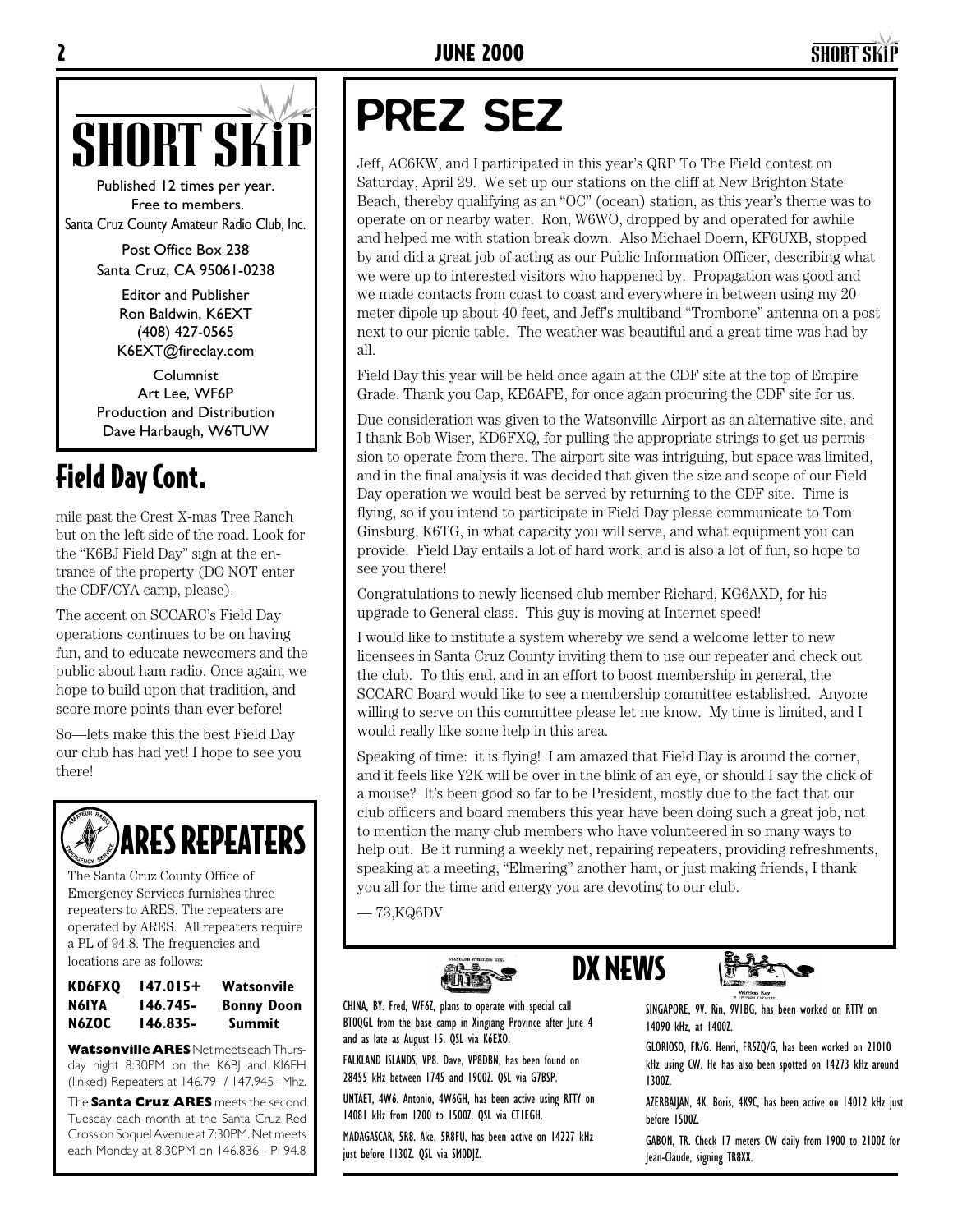

By Art Lee WF6P

# **CHATTER**

Every once in a while I get lucky and a major magazine picks up one of my articles. Such was the case in the June issue of Cruising World, where I got to write about two of my favorite hobbies, sailing and ham radio. The editors did a bang-up job of editing and published the piece with several really great photos of ham stations aboard boats. "The Whole World On Your Boat" was a discussion of the advantages of having ham communications at sea including a few anecdotes of cases where lives were saved. The editors threw in some of their own updated material about Ed Petzolt, K1LNC. He relayed messages from the dramatic rescue effort of Jacco van Tuiji , the young boy who was shot at sea off Honduras by bandits. The thrust of the article was the use of Maritime Mobile nets and the service they provide. Over the years, many lives have been saved through phone patches with doctors and the Coast Guard. While I listed a half dozen nets for both the East and West coasts, the side bar covered only 14 of the nearly 100, worldwide. After the magazine hit the stands, I received a very nice email from a slightly indignant ham who gently chastised me for overlooking his two favorite nets! The email was a letter-to-editor to the

# K6BJ.ORG

The SCCARC has a new website located at: http://www.k6bj.org. It is actually the same content, just the address has changed.

I want to thank to Kamal, KA6MAL for hosting and helping me to set up the site. Keep posted for a new look and K6BJ.ORG e-mail forwarding service.

—Ron K6EXT, k6ext@k6bj.org

magazine; I was a "copy-to." Oh well, you can't win 'em all.

Have you had any really good QSOs lately? I received some email from a friend of Gary Baker, N6ARV. Frank Heyer, K6HOX, had just set up a new rig in his QTH in La Harbra, near Los Angeles. He wanted to get back on the air after a long absence. He and Gary set up a long wire antenna and antenna tuner. We met on 40 meters at night. The "hasty" antenna they set up was guyed to the TV antenna mast so it wreaked havoc with the incoming programs while he transmitted (ain't cable grand!). During our 45 minute voice QSO Frank told me that Gary regularly commutes between Perris (near Riverside) and Rio Vista (north of Sacramento). Gary has a vertical antenna so we are trying to set up a three-way QSO soon. In Rio Vista there are those ubiquitous stringent antenna restrictions so Gary will rig the vertical to "flop down" when not in use during the day.

Thanks to Tom Guyer, KG6AO, Leon's rotor is fixed. At a club meeting a few months back, Tom mentioned that for trouble shooting purposes, we should start with the rotor control before

climbing all over the tower, etc. Good advice. With the maintenance manual in hand, Leon, AA6ZG, and I followed the trouble shooting instructions, step by step. Found no voltages on some of the terminals that were suppose to have power, traced it to a bad fuse. We replaced the fuse (big deal!) and the computer operated control worked great! Well, almost great. The rotor turns but only on the manual position. Leon called the manufacturer (yes, they were still in business!) and they are going to send the parts he needs for the computer control. The model owned by Leon has the capability of rotating to the desired heading when selected. Leon's ham shack walls are covered with QSL cards and maps showing the DX countries he worked. I had the pleasure of working Leon when he visited W1AW a few years back.

One morning last week we must have had a ham "sick-in." When taking my XYL Donna , AB6XJ, to her doctor's appointment at the Santa Cruz Medical Clinic, I said hello to Royce Krilanovich, AC6Z; Sid Clarke, N6UIV; and Larry Edler, WB6MVK. Donna was fine, hope the others are too.



One of the KGO radio towers after the Loma Prieta Earthquake around the baylands of Union City.

Photo: U.S.G.S.